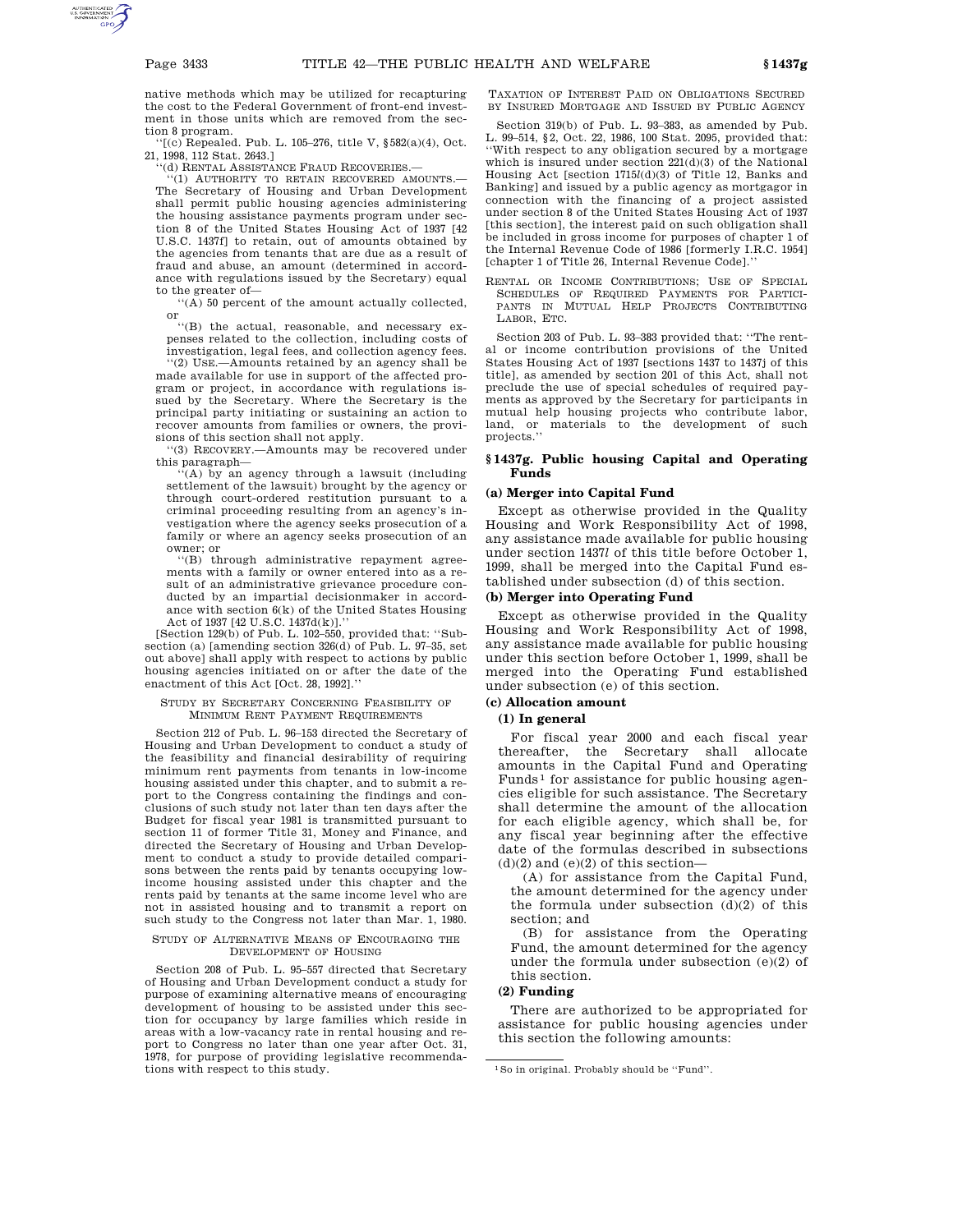## **(A) Capital Fund**

For allocations of assistance from the Capital Fund, \$3,000,000,000 for fiscal year 1999, and such sums as may be necessary for fiscal years 2000, 2001, 2002, and 2003.

## **(B) Operating Fund**

For allocations of assistance from the Operating Fund, \$2,900,000,000 for fiscal year 1999, and such sums as may be necessary for each of fiscal years 2000, 2001, 2002, and 2003. **(d) Capital Fund**

# **(1) In general**

The Secretary shall establish a Capital Fund for the purpose of making assistance available to public housing agencies to carry out capital and management activities, including—

(A) the development, financing, and modernization of public housing projects, including the redesign, reconstruction, and reconfiguration of public housing sites and buildings (including accessibility improvements) and the development of mixed-finance projects;

(B) vacancy reduction;

(C) addressing deferred maintenance needs and the replacement of obsolete utility systems and dwelling equipment;

(D) planned code compliance;

(E) management improvements, including the establishment and initial operation of computer centers in and around public housing through a Neighborhood Networks initiative, for the purpose of enhancing the self-sufficiency, employability, and economic self-reliance of public housing residents by providing them with onsite computer access and training resources;

(F) demolition and replacement;

(G) resident relocation;

(H) capital expenditures to facilitate programs to improve the empowerment and economic self-sufficiency of public housing residents and to improve resident participation;

(I) capital expenditures to improve the security and safety of residents;

(J) homeownership activities, including programs under section 1437z–4 of this title;

(K) improvement of energy and water-use efficiency by installing fixtures and fittings that conform to the American Society of Mechanical Engineers/American National Standards Institute standards A112.19.2–1998 and A112.18.1–2000, or any revision thereto, applicable at the time of installation, and by increasing energy efficiency and water conservation by such other means as the Secretary determines are appropriate; and

(L) integrated utility management and capital planning to maximize energy conservation and efficiency measures.

## **(2) Formula**

The Secretary shall develop a formula for determining the amount of assistance provided to public housing agencies from the Capital Fund for a fiscal year, which shall include a mechanism to reward performance. The formula may take into account such factors as—

(A) the number of public housing dwelling units owned, assisted, or operated by the public housing agency, the characteristics and locations of the projects, and the characteristics of the families served and to be served (including the incomes of the families)<sup>.</sup>

(B) the need of the public housing agency to carry out rehabilitation and modernization activities, replacement housing, and reconstruction, construction, and demolition activities related to public housing dwelling units owned, assisted, or operated by the public housing agency, including backlog and projected future needs of the agency;

(C) the cost of constructing and rehabilitating property in the area;

(D) the need of the public housing agency to carry out activities that provide a safe and secure environment in public housing units owned, assisted, or operated by the public housing agency;

(E) any record by the public housing agency of exemplary performance in the operation of public housing, as indicated by the system of performance indicators established pursuant to section 1437d(j) of this title; and

(F) any other factors that the Secretary determines to be appropriate.

#### **(3) Conditions on use for development and modernization**

## **(A) Development**

Except as otherwise provided in this chapter, any public housing developed using amounts provided under this subsection, or under section 1437*l* of this title as in effect before the effective date under section 503(a) of the Quality Housing and Work Responsibility Act of 1998, shall be operated under the terms and conditions applicable to public housing during the 40-year period that begins on the date on which the project (or stage of the project) becomes available for occupancy.

#### **(B) Modernization**

Except as otherwise provided in this chapter, any public housing or portion thereof that is modernized using amounts provided under this subsection or under section 1437*l* of this title (as in effect before the effective date under section 503(a) of the Quality Housing and Work Responsibility Act of 1998) shall be maintained and operated under the terms and conditions applicable to public housing during the 20-year period that begins on the latest date on which modernization is completed.

#### **(C) Applicability of latest expiration date**

Public housing subject to this paragraph or to any other provision of law mandating the operation of the housing as public housing or under the terms and conditions applicable to public housing for a specified length of time, shall be maintained and operated as required until the latest such expiration date.

## **(e) Operating Fund**

## **(1) In general**

The Secretary shall establish an Operating Fund for the purpose of making assistance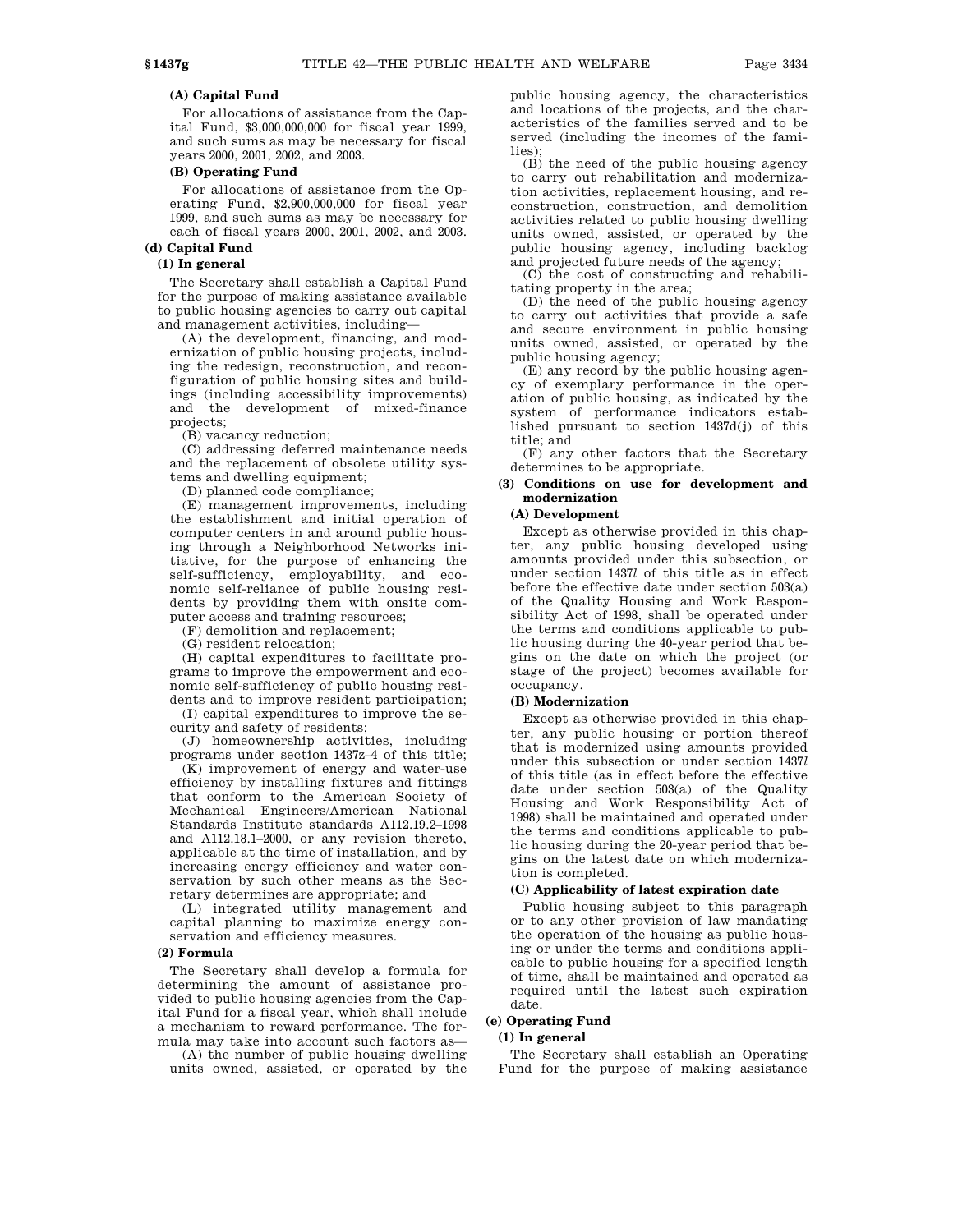available to public housing agencies for the operation and management of public housing, including—

(A) procedures and systems to maintain and ensure the efficient management and operation of public housing units (including amounts sufficient to pay for the reasonable costs of review by an independent auditor of the documentation or other information maintained pursuant to section 1437d(j)(6) of this title by a public housing agency or resident management corporation to substantiate the performance of that agency or corporation);

(B) activities to ensure a program of routine preventative maintenance;

(C) anticrime and antidrug activities, including the costs of providing adequate security for public housing residents, including above-baseline police service agreements;

(D) activities related to the provision of services, including service coordinators for elderly persons or persons with disabilities;

(E) activities to provide for management and participation in the management and policymaking of public housing by public housing residents;

(F) the costs of insurance;

(G) the energy costs associated with public housing units, with an emphasis on energy conservation;

(H) the costs of administering a public housing work program under section 1437j of this title, including the costs of any related insurance needs;

(I) the costs of repaying, together with rent contributions, debt incurred to finance the rehabilitation and development of public housing units, which shall be subject to such reasonable requirements as the Secretary may establish;

(J) the costs associated with the operation and management of mixed finance projects, to the extent appropriate; and

(K) the costs of operating computer centers in public housing through a Neighborhood Networks initiative described in subsection  $(d)(1)(E)$  of this section, and of activities related to that initiative.

## **(2) Formula**

## **(A) In general**

The Secretary shall establish a formula for determining the amount of assistance provided to public housing agencies from the Operating Fund for a fiscal year. The formula may take into account—

(i) standards for the costs of operating and reasonable projections of income, taking into account the characteristics and locations of the public housing projects and characteristics of the families served and to be served (including the incomes of the families), or the costs of providing comparable services as determined in accordance with criteria or a formula representing the operations of a prototype well-managed public housing project;

(ii) the number of public housing dwelling units owned, assisted, or operated by the public housing agency;

(iii) the number of public housing dwelling units owned, assisted, or operated by the public housing agency that are chronically vacant and the amount of assistance appropriate for those units;

(iv) to the extent quantifiable, the extent to which the public housing agency provides programs and activities designed to promote the economic self-sufficiency and management skills of public housing residents;

(v) the need of the public housing agency to carry out anti-crime and anti-drug activities, including providing adequate security for public housing residents;

(vi) the amount of public housing rental income foregone by the public housing agency as a result of escrow savings accounts under section 1437u(d)(2) of this title for families participating in a family self-sufficiency program of the agency under such section 1437u of this title; and

(vii) any other factors that the Secretary determines to be appropriate.

## **(B) Incentive to increase certain rental income**

The formula shall provide an incentive to encourage public housing agencies to facilitate increases in earned income by families in occupancy. Any such incentive shall provide that the agency shall benefit from increases in such rental income and that such amounts accruing to the agency pursuant to such benefit may be used only for low-income housing or to benefit the residents of the public housing agency.

## **(C) Treatment of savings**

#### **(i) In general**

The treatment of utility and waste management costs under the formula shall provide that a public housing agency shall receive the full financial benefit from any reduction in the cost of utilities or waste management resulting from any contract with a third party to undertake energy conservation improvements in one or more of its public housing projects.

## **(ii) Third party contracts**

Contracts described in clause (i) may include contracts for equipment conversions to less costly utility sources, projects with resident-paid utilities, and adjustments to frozen base year consumption, including systems repaired to meet applicable building and safety codes and adjustments for occupancy rates increased by rehabilitation.

## **(iii) Term of contract**

The total term of a contract described in clause (i) shall not exceed 20 years to allow longer payback periods for retrofits, including windows, heating system replacements, wall insulation, site-based generation, advanced energy savings technologies, including renewable energy generation, and other such retrofits.

#### **(iv) Existing contracts**

The term of a contract described in clause (i) that, as of December 26, 2007, is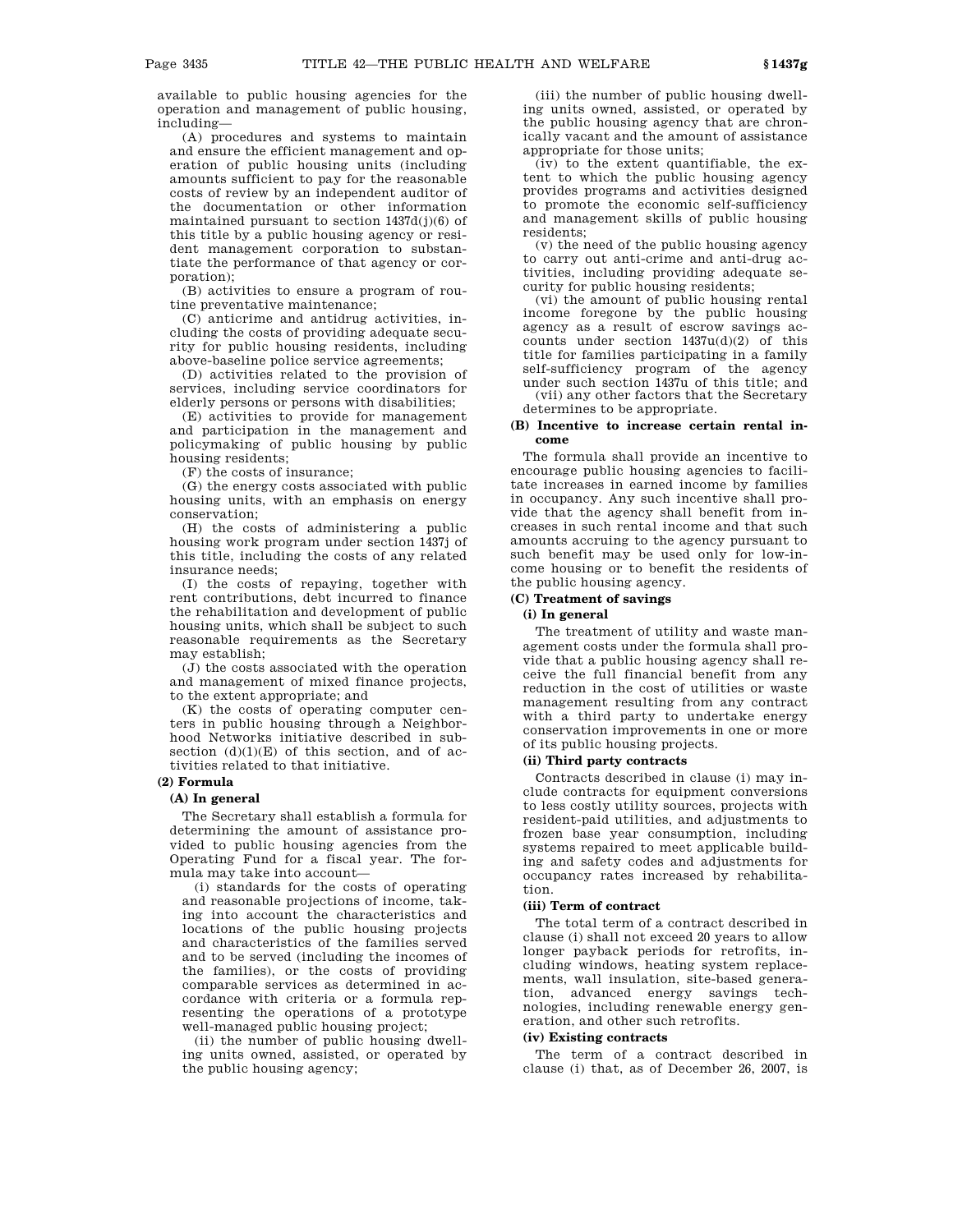in repayment and has a term of not more than 12 years, may be extended to a term of not more than 20 years to permit additional energy conservation improvements without requiring the reprocurement of energy performance contractors.

#### **(3) Condition on use**

No portion of any public housing project operated using amounts provided under this subsection, or under this section as in effect before the effective date under section 503(a) of the Quality Housing and Work Responsibility Act of 1998, may be disposed of before the expiration of the 10-year period beginning upon the conclusion of the fiscal year for which such amounts were provided, except as otherwise provided in this chapter.

#### **(f) Negotiated rulemaking procedure**

The formulas under subsections (d)(2) and (e)(2) of this section shall be developed according to procedures for issuance of regulations under the negotiated rulemaking procedure under subchapter III of chapter 5 of title 5.

## **(g) Limitations on use of funds**

## **(1) Flexibility for Capital Fund amounts**

Of any amounts appropriated for fiscal year 2000 or any fiscal year thereafter that are allocated for fiscal year 2000 or any fiscal year thereafter from the Capital Fund for any public housing agency, the agency may use not more than 20 percent for activities that are eligible under subsection (e) of this section for assistance with amounts from the Operating Fund, but only if the public housing agency plan for the agency provides for such use.

#### **(2) Full flexibility for small PHAs**

Of any amounts allocated for any fiscal year for any public housing agency that owns or operates less than 250 public housing dwelling units, is not designated pursuant to section  $1437d(j)(2)$  of this title as a troubled public housing agency, and (in the determination of the Secretary) is operating and maintaining its public housing in a safe, clean, and healthy condition, the agency may use any such amounts for any eligible activities under subsections  $(d)(1)$  and  $(e)(1)$  of this section, regardless of the fund from which the amounts were allocated and provided. This subsection shall take effect on October 21, 1998.

#### **(3) Limitation on new construction**

#### **(A) In general**

Except as provided in subparagraphs (B) and (C), a public housing agency may not use any of the amounts allocated for the agency from the Capital Fund or Operating Fund for the purpose of constructing any public housing unit, if such construction would result in a net increase from the number of public housing units owned, assisted, or operated by the public housing agency on October 1, 1999, including any public housing units demolished as part of any revitalization effort.

#### **(B) Exception regarding use of assistance**

A public housing agency may use amounts allocated for the agency from the Capital Fund or Operating Fund for the construction and operation of housing units that are available and affordable to low-income families in excess of the limitations on new construction set forth in subparagraph (A), but the formulas established under subsections  $(d)(2)$  and  $(e)(2)$  of this section shall not provide additional funding for the specific purpose of allowing construction and operation of housing in excess of those limitations (except to the extent provided in subparagraph (C)).

## **(C) Exception regarding formulas**

Subject to reasonable limitations set by the Secretary, the formulas established under subsections  $(d)(2)$  and  $(e)(2)$  of this section may provide additional funding for the operation and modernization costs (but not the initial development costs) of housing in excess of amounts otherwise permitted under this paragraph, and such amounts may be so used, if—

(i) such units are part of a mixed-finance project or otherwise leverage significant additional private or public investment; and

(ii) the estimated cost of the useful life of the project is less than the estimated cost of providing tenant-based assistance under section 1437f(*o*) of this title for the same period of time.

## **(h) Technical assistance**

To the extent amounts are provided in advance in appropriations Acts, the Secretary may make grants or enter into contracts or cooperative agreements in accordance with this subsection for purposes of providing, either directly or indirectly—

(1) technical assistance to public housing agencies, resident councils, resident organizations, and resident management corporations, including assistance relating to monitoring and inspections;

(2) training for public housing agency employees and residents;

(3) data collection and analysis;

(4) training, technical assistance, and education to public housing agencies that are—

(A) at risk of being designated as troubled under section 1437d(j) of this title, to assist such agencies from being so designated; and (B) designated as troubled under section 1437d(j) of this title, to assist such agencies in achieving the removal of that designation;

(5) contract expertise;

(6) training and technical assistance to assist in the oversight and management of public housing or tenant-based assistance;

(7) clearinghouse services in furtherance of the goals and activities of this subsection; and

(8) assistance in connection with the establishment and operation of computer centers in public housing through a Neighborhood Networks initiative described in subsection  $(d)(1)(E)$  of this section.

As used in this subsection, the terms ''training'' and ''technical assistance'' shall include training or technical assistance and the cost of nec-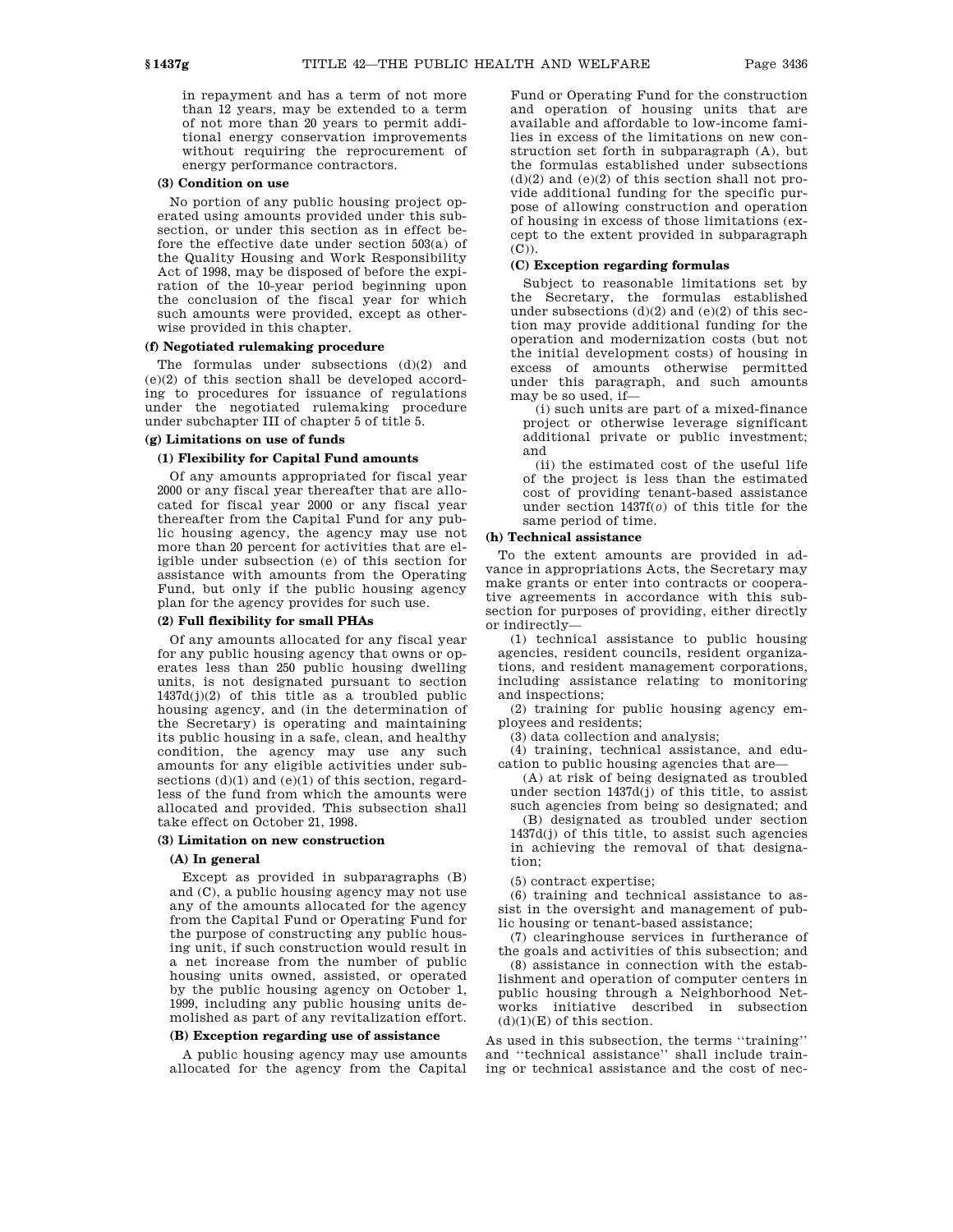essary travel for participants in such training or technical assistance, by or to officials and employees of the Department and of public housing agencies, and to residents and to other eligible grantees.

#### **(i) Eligibility of units acquired from proceeds of sales under demolition or disposition plan**

If a public housing agency uses proceeds from the sale of units under a homeownership program in accordance with section 1437z–4 of this title to acquire additional units to be sold to low-income families, the additional units shall be counted as public housing for purposes of determining the amount of the allocation to the agency under this section until sale by the agency, but in no case longer than 5 years.

## **(j) Penalty for slow expenditure of capital funds (1) Obligation of amounts**

Except as provided in paragraph (4) and subject to paragraph (2), a public housing agency shall obligate any assistance received under this section not later than 24 months after, as applicable-

(A) the date on which the funds become available to the agency for obligation in the case of modernization; or

(B) the date on which the agency accumulates adequate funds to undertake modernization, substantial rehabilitation, or new construction of units.

## **(2) Extension of time period for obligation**

The Secretary—

(A) may, extend the time period under paragraph (1) for a public housing agency, for such period as the Secretary determines to be necessary, if the Secretary determines that the failure of the agency to obligate assistance in a timely manner is attributable to—

(i) litigation;

(ii) obtaining approvals of the Federal Government or a State or local government;

(iii) complying with environmental assessment and abatement requirements;

(iv) relocating residents;

(v) an event beyond the control of the public housing agency; or

(vi) any other reason established by the Secretary by notice published in the Federal Register;

(B) shall disregard the requirements of paragraph (1) with respect to any unobligated amounts made available to a public housing agency, to the extent that the total of such amounts does not exceed 10 percent of the original amount made available to the public housing agency; and

(C) may, with the prior approval of the Secretary, extend the time period under paragraph (1), for an additional period not to exceed 12 months, based on—

(i) the size of the public housing agency; (ii) the complexity of capital program of the public housing agency;

(iii) any limitation on the ability of the public housing agency to obligate the amounts allocated for the agency from the Capital Fund in a timely manner as a result of State or local law; or

(iv) such other factors as the Secretary determines to be relevant.

# **(3) Effect of failure to comply**

## **(A) Prohibition of new assistance**

A public housing agency shall not be awarded assistance under this section for any month during any fiscal year in which the public housing agency has funds unobligated in violation of paragraph (1) or (2).

## **(B) Withholding of assistance**

During any fiscal year described in subparagraph (A), the Secretary shall withhold all assistance that would otherwise be provided to the public housing agency. If the public housing agency cures its failure to comply during the year, it shall be provided with the share attributable to the months remaining in the year.

## **(C) Redistribution**

The total amount of any funds not provided public housing agencies by operation of this paragraph shall be allocated for agencies determined under section 1437d(j) of this title to be high-performing.

## **(4) Exception to obligation requirements (A) In general**

Subject to subparagraph (B), if the Secretary has consented, before the effective date under section 503(a) of the Quality Housing and Work Responsibility Act of 1998, to an obligation period for any agency longer than provided under paragraph (1), a public housing agency that obligates its funds before the expiration of that period shall not be considered to be in violation of paragraph (1).

#### **(B) Prior fiscal years**

Notwithstanding subparagraph (A), any funds appropriated to a public housing agency for fiscal year 1997 or prior fiscal years shall be fully obligated by the public housing agency not later than September 30, 1999.

# **(5) Expenditure of amounts**

# **(A) In general**

A public housing agency shall spend any assistance received under this section not later than 4 years (plus the period of any extension approved by the Secretary under paragraph (2)) after the date on which funds become available to the agency for obligation.

## **(B) Enforcement**

The Secretary shall enforce the requirement of subparagraph (A) through default remedies up to and including withdrawal of the funding.

## **(6) Right of recapture**

Any obligation entered into by a public housing agency shall be subject to the right of the Secretary to recapture the obligated amounts for violation by the public housing agency of the requirements of this subsection.

### **(k) Treatment of nonrental income**

A public housing agency that receives income from nonrental sources (as determined by the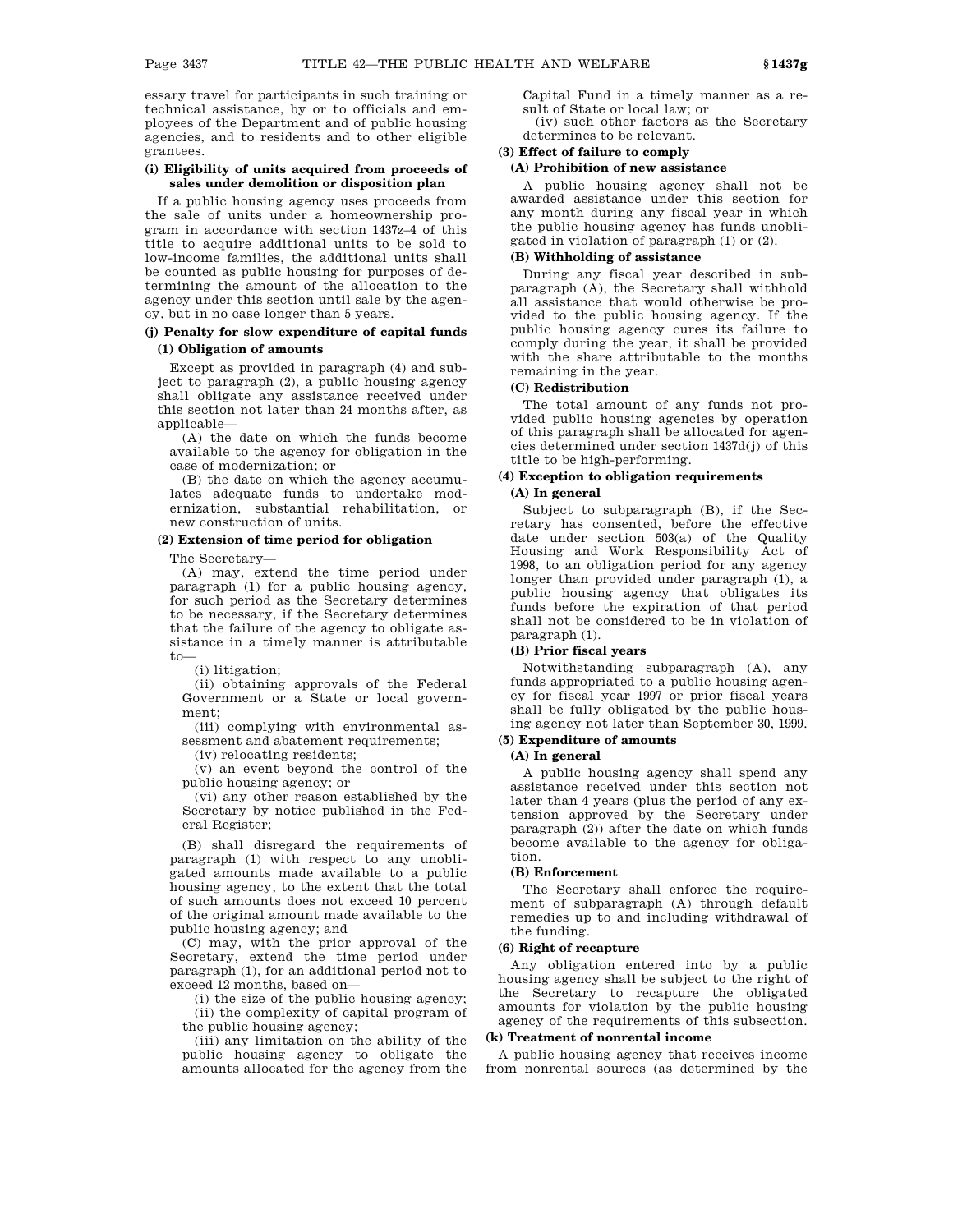Secretary) may retain and use such amounts without any decrease in the amounts received under this section from the Capital or Operating Fund. Any such nonrental amounts retained shall be used only for low-income housing or to benefit the residents assisted by the public housing agency.

## **(***l***) Provision of only capital or operating assistance**

#### **(1) Authority**

In appropriate circumstances, as determined by the Secretary, a public housing agency may commit capital assistance only, or operating assistance only, for public housing units, which assistance shall be subject to all of the requirements applicable to public housing except as otherwise provided in this subsection.

## **(2) Exemptions**

In the case of any public housing unit assisted pursuant to the authority under paragraph (1), the Secretary may, by regulation, reduce the period under subsection (d)(3) or (e)(3) of this section, as applicable, during which such units must be operated under requirements applicable to public housing. In cases in which there is commitment of operating assistance but no commitment of capital assistance, the Secretary may make section 8 [42 U.S.C. 1437f] requirements applicable, as appropriate, by regulation.

## **(m) Treatment of public housing**

## **(1) Repealed. Pub. L. 108–7, div. K, title II, § 212(a), Feb. 20, 2003, 117 Stat. 503**

## **(2) Reduction of asthma incidence**

Notwithstanding any other provision of this section, the New York City Housing Authority may, in its sole discretion, from amounts provided from the Operating and Capital Funds, or from amounts provided for public housing before amounts are made available from such Funds, use not more than exceeding 2 \$500,000 per year for the purpose of initiating, expanding or continuing a program for the reduction of the incidence of asthma among residents. The Secretary shall consult with the Administrator of the Environmental Protection Agency and the Secretary of Health and Human Services to identify and consider sources of funding for the reduction of the incidence of asthma among recipients of assistance under this subchapter.

#### **(3) Services for elderly residents**

Notwithstanding any other provision of this section, the New York City Housing Authority may, in its sole discretion, from amounts provided from the Operating and Capital Funds, or from amounts provided for public housing before the amounts are made available from such Funds, use not more than \$600,000 per year for the purpose of developing a comprehensive plan to address the need for services for elderly residents. Such plan may be developed by a partnership created by such Housing Authority and may include the creation of a model project for assisted living at one or more developments. The model project may provide for contracting with private parties for the delivery of services.

## **(4) Effective date**

This subsection shall apply to fiscal year 1999 and each fiscal year thereafter.

(Sept. 1, 1937, ch. 896, title I, §9, as added Pub. L. 93–383, title II, §201(a), Aug. 22, 1974, 88 Stat. 666; amended Pub. L. 94–375, §2(c), Aug. 3, 1976, 90 Stat. 1068; Pub. L. 95–24, title I, §101(b), Apr. 30, 1977, 91 Stat. 55; Pub. L. 95–128, title II, §201(f), Oct. 12, 1977, 91 Stat. 1129; Pub. L. 95–557, title II, §206(g), Oct. 31, 1978, 92 Stat. 2093; Pub. L. 96–153, title II, §§201(c), 207, 211(a), Dec. 21, 1979, 93 Stat. 1106, 1109, 1110; Pub. L. 96–399, title II, §201(b), (d), Oct. 8, 1980, 94 Stat. 1625; Pub. L. 97–35, title III, §§321(d), 322(c), Aug. 13, 1981, 95 Stat. 399, 402; Pub. L. 98–181, title II, §212, Nov. 30, 1983, 97 Stat. 1184; Pub. L. 99–272, title III, §3003, Apr. 7, 1986, 100 Stat. 102; Pub. L. 100–242, title I, §§112(b)(4), 118, Feb. 5, 1988, 101 Stat. 1824, 1828; renumbered title I, Pub. L. 100–358, §5, June 29, 1988, 102 Stat. 681; Pub. L. 101–625, title V, §§507, 572(2), title VIII, §802(p), Nov. 28, 1990, 104 Stat. 4186, 4236, 4317; Pub. L. 102–550, title I, §114, title VI, §673, Oct. 28, 1992, 106 Stat. 3691, 3827; Pub. L. 103–233, title III, §304, Apr. 11, 1994, 108 Stat. 370; Pub. L. 104–134, title I, §101(e) [title II, §218], Apr. 26, 1996, 110 Stat. 1321–257, 1321–290; renumbered title I, Pub. L. 104–140, §1(a), May 2, 1996, 110 Stat. 1327; Pub. L. 104–330, title V, §501(b)(5), Oct. 26, 1996, 110 Stat. 4042; Pub. L. 105–276, title II, §210, title V, §519(a), Oct. 21, 1998, 112 Stat. 2485, 2551; Pub. L. 106–377, §1(a)(1) [title II, §214(a)], Oct. 27, 2000, 114 Stat. 1441, 1441A-27; Pub. L. 108–7, div. K, title II, §212(a), Feb. 20, 2003, 117 Stat. 503; Pub. L. 109–58, title I, §151, Aug. 8, 2005, 119 Stat. 648; Pub. L. 110–161, div. K, title II, §229, Dec. 26, 2007, 121 Stat. 2438; Pub. L. 110–289, div. B, title VIII, §2804, July 30, 2008, 122 Stat. 2866.)

## REFERENCES IN TEXT

The Quality Housing and Work Responsibility Act of 1998, referred to in subsecs. (a) and (b), is title  $\tilde{V}$  of Pub. L. 105–276, Oct. 21, 1998, 112 Stat. 2518. Section 503(a) of the Act is set out as an Effective Date of 1998 Amendment note under section 1437 of this title. Section 519(e) of the Act is set out as a note below. For complete classification of this Act to the Code, see Short Title of 1998 Amendment note set out under section 1437 of this title and Tables.

Section 1437*l* of this title, referred to in subsecs. (a) and  $(d)(3)(A)$ ,  $(B)$ , was repealed by Pub. L. 105–276, title V, §522(a), Oct. 21, 1998, 112 Stat. 2564.

#### PRIOR PROVISIONS

A prior section 9 of act Sept. 1, 1937, ch. 896, 50 Stat. 891, as amended, authorized loans for low-rent housing and slum clearance projects and was classified to section 1409 of this title, prior to the general revision of this chapter by Pub. L. 93–383. Similar provisions are contained in section 1437b of this title.

#### AMENDMENTS

2008—Subsecs. (k) to (n). Pub. L. 110–289 redesignated subsecs. (*l*) to (n) as (k) to (m), respectively, and struck out former subsec. (k), which related to emergency reserve and use of amounts.

2007—Subsec. (e)(2)(C)(iv). Pub. L. 110–161 added cl. (iv).

2005—Subsec. (d)(1)(K), (L). Pub. L. 109–58, §151(1), added subpars. (K) and (L).

<sup>2</sup>So in original.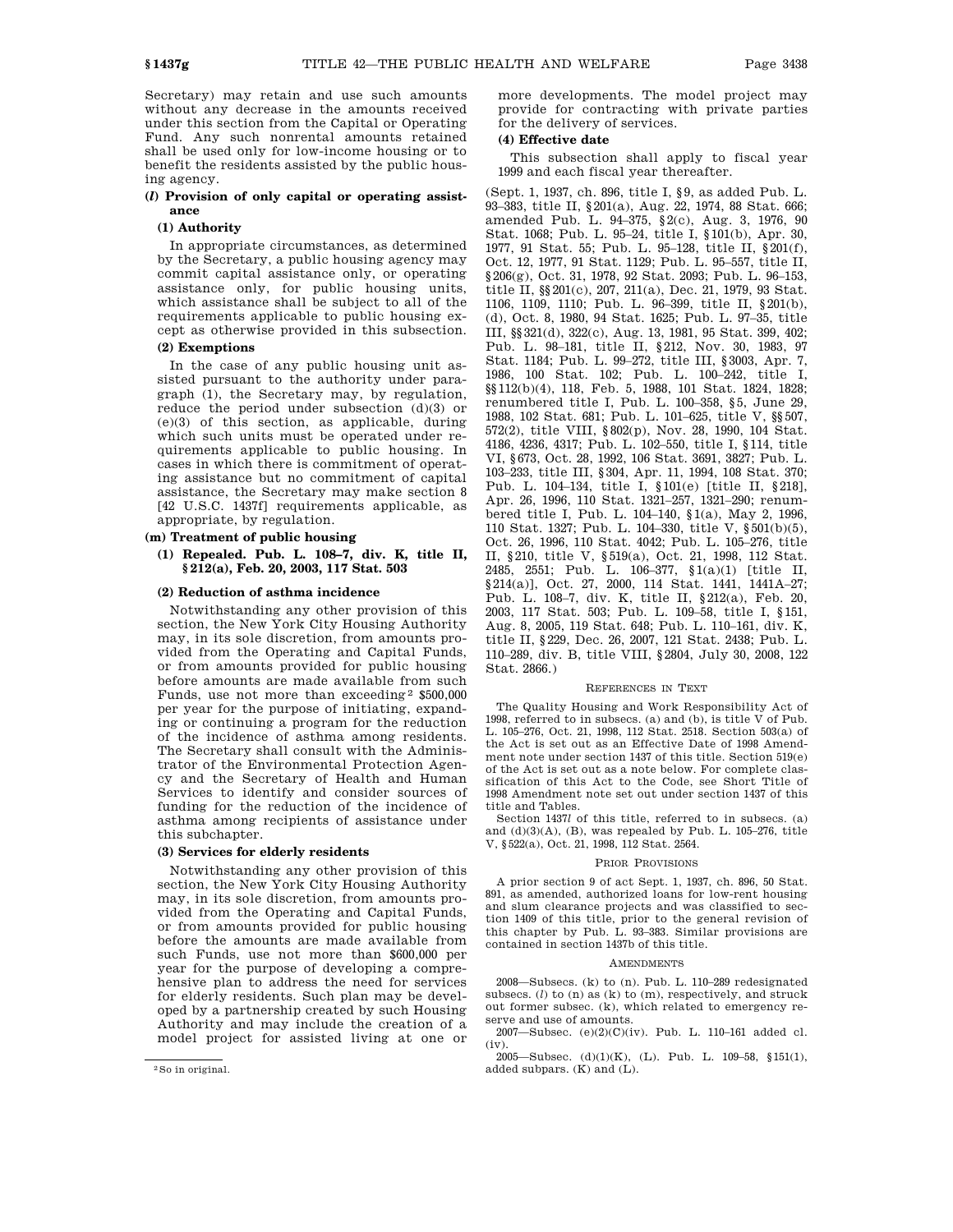Subsec. (e)(2)(C). Pub. L. 109–58, §151(2), designated existing provisions as cl. (i), inserted heading, and added cls. (ii) and (iii).

2003—Subsec. (n)(1). Pub. L. 108–7 struck out par. (1) which related to treatment of certain covered locally developed public housing units as eligible public housing units.

2000—Subsec. (d)(1)(E). Pub. L. 106–377, §1(a)(1) [title II, §214(a)(1)], inserted before semicolon '', including the establishment and initial operation of computer centers in and around public housing through a Neighborhood Networks initiative, for the purpose of enhancing the self-sufficiency, employability, and economic self-reliance of public housing residents by providing them with onsite computer access and training resources''.

Subsec. (e)(1)(K). Pub. L. 106–377, §1(a)(1) [title II, §214(a)(2)], added subpar. (K). Subsec. (h)(8). Pub. L. 106–377, §1(a)(1) [title II,

§214(a)(3)], added par. (8).

1998—Pub. L. 105–276, §519(a), amended section generally, substituting present provisions for provisions which had: in subsec. (a), authorized annual contributions for operation of low-income housing, and provided for determination of the amounts and use of those contributions, contract authorization, standards for payments, necessity of contribution contracts, performance funding system, and audits; in subsec. (b), set forth limitation on amount of aggregate rentals paid by families residing in dwelling units receiving annual contributions; in subsec. (c), authorized appropriations for fiscal years 1993 and 1994; in subsec. (d), required distribution of remaining appropriated funds to projects incurring excessive costs; and in subsec. (e), set forth time of payment of assistance to public housing agency.

Subsec. (a)(3)(A). Pub. L. 105–276, §210, inserted after third sentence ''Notwithstanding the preceding sentences, the Secretary may revise the performance funding system in a manner that takes into account equity among public housing agencies and that includes appropriate incentives for sound management.'' and, in last sentence, inserted '', or any substantial change under the preceding sentence,'' after ''vacant public housing units''.

1996—Subsec. (a)(1)(A). Pub. L. 104–330, in second sentence, inserted ''and'' after comma at end of cl. (i), struck out '', and'' after ''reserve funds'' in cl. (ii), and struck out cl. (iii) which read as follows: ''with respect to housing projects developed under the Indian and Alaskan Native housing program assisted under this chapter, to provide funds (in addition to any other operating costs contributions approved by the Secretary under this section) as determined by the Secretary to be required to cover the administrative costs to an Indian housing authority during the development period of a project approved pursuant to section 1437c of this title and until such time as the project is occupied''. Subsec. (a)(3)(B)(i). Pub. L. 104–134 struck out ''for a

period not to exceed 6 years'' after ''with the public housing agency''.

1994—Subsec. (a)(4). Pub. L. 103–233 added par. (4).

1992—Subsec. (a)(1)(B). Pub. L. 102–550, §673, designated existing provisions as cl. (i), redesignated former cls. (i) and (ii) as subcls. (I) and (II), respectively, substituted ''this clause'' for ''this subparagraph'', inserted reference to section 8011 of this title and a period after ''section 8013 of this title'', and added cl. (ii).

Subsec. (a)(3)(A). Pub. L. 102–550, §114(b), inserted at end ''Notwithstanding sections 583(a) and 585(a) of title 5 (as added by section 3(a) of the Negotiated Rulemaking Act of 1990), any proposed regulation providing for amendment, alteration, adjustment, or other change to the performance funding system relating to vacant public housing units shall be issued pursuant to a negotiated rulemaking procedure under subchapter IV of chapter 5 of such title (as added by section 3(a) of the Negotiated Rulemaking Act of 1990), and the Secretary shall establish a negotiated rulemaking committee for development of any such proposed regulations.''

Subsec. (a)(3)(B)(i). Pub. L. 102–550, §114(c), inserted before semicolon at end '', and in subsequent years, if the energy savings are cost-effective, the Secretary may continue the sharing arrangement with the public housing agency for a period not to exceed 6 years''. Subsec. (c). Pub. L. 102–550, §114(a), amended subsec.

(c) generally. Prior to amendment, subsec. (c) read as follows: ''There are authorized to be appropriated for purposes of providing annual contributions under this section \$2,000,000,000 for fiscal year 1991 and  $section$  \$2,000,000,000 for fiscal \$2,086,000,000 in fiscal year 1992.''

1990—Subsec. (a)(1). Pub. L. 101–625, §572(2), substituted ''low-income housing'' for ''lower income housing'' wherever appearing.

Pub. L. 101–625,  $\S 507(\bar{b})(1)$ , designated existing provisions as subpar. (A), redesignated former cls. (A) to (C) as cls. (i) to (iii), respectively, and added subpar. (B).

Subsec. (a)(2). Pub. L. 101–625, §572(2), substituted ''low-income housing'' for ''lower income housing''

wherever appearing. Subsec. (a)(3)(A). Pub. L. 101–625, §507(b)(2), inserted after first comma ''(except for payments under para $graph (1)(B))$ "

Subsec. (a)(3)(B)(v). Pub. L. 101–625, §802(p), added cl. (v).

Subsec. (c). Pub. L. 101–625, §507(a), amended subsec. (c) generally. Prior to amendment, subsec. (c) read as follows: ''There are authorized to be appropriated for purposes of providing annual contributions under this section \$1,500,000,000 for fiscal year 1988 and \$1,530,000,000 for fiscal year 1989.''

Subsec. (d). Pub. L. 101–625, §572(2), substituted ''lowincome housing'' for ''lower income housing''.

1988—Subsec. (a)(1). Pub. L. 100–242, §118(a)(1), struck out last sentence directing Secretary to establish standards for costs of operation and reasonable projections of income, for purposes of making payments under this section.

Pub. L. 100–242, §118(d), inserted at end ''If the Secretary determines that a public housing agency has failed to take the actions required to submit an acceptable audit on a timely basis in accordance with chapter 75 of title 31, the Secretary may arrange for, and pay the costs of, the audit. In such circumstances, the Secretary may withhold, from assistance otherwise payable to the agency under this section, amounts sufficient to pay for the reasonable costs of conducting an acceptable audit, including, when appropriate, the reasonable costs of accounting services necessary to place the agency's books and records in auditable condition.''

Subsec. (a)(2). Pub. L. 100–242, §112(b)(4), substituted ''one developed pursuant to a contributions contract authorized by section 1437c'' for ''being assisted by an annual contributions contract authorized by section 1437c(c)'' and ''any such'' for ''any such annual''.

Subsec. (a)(3). Pub. L. 100–242, §118(a)(2), added par. (3).

Subsec. (c). Pub. L. 100–242, §118(b), amended subsec. (c) generally, substituting provisions authorizing appropriations under this section for fiscal years 1988 and 1989 for provisions authorizing appropriations for the period beginning on or after July 1, 1975, through the

period beginning on or after Oct. 1, 1985. Subsec. (e). Pub. L. 100–242, §118(c), added subsec. (e). 1986—Subsec. (c). Pub. L. 99–272 struck out ''and by'' after ''1983,'' and inserted '', and not to exceed \$1,279,000,000 on or after October 1, 1985'' after ''1984''.

1983—Subsec. (c). Pub. L. 98–181 substituted ''October 1, 1980, and'' for ''October 1, 1980,'' and authorized appropriations of not to exceed \$1,500,000,000 on or after Oct. 1, 1983, and of such sums as may be necessary on or after Oct. 1, 1984.

1981—Subsec. (a). Pub. L. 97–35, §322(c), substituted reference to lower income for reference to low-income wherever appearing.

Subsec. (c). Pub. L. 97–35, §321(d), inserted provisions respecting authorization on or after Oct. 1, 1981.

Subsec. (d). Pub. L. 97–35, §322(c), substituted reference to lower income for reference to low-income.

1980—Subsec. (a)(1)(C). Pub. L. 96–399, §201(d), added cl. (C).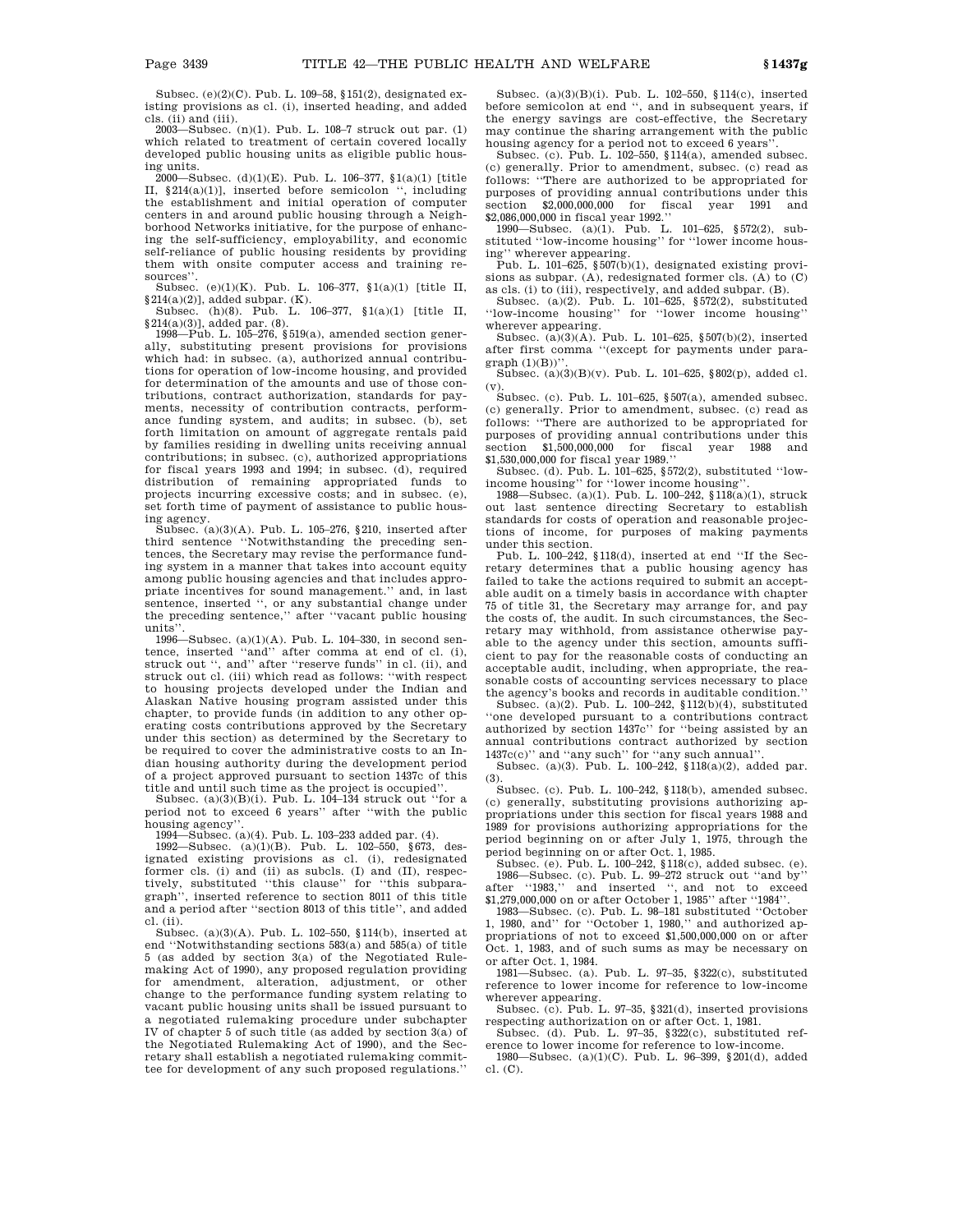Subsec. (c). Pub. L. 96–399, §201(b), authorized appropriation of not to exceed \$826,000,000 on or after Oct. 1, 1980.

1979—Subsec. (a). Pub. L. 96–153, §211(a), designated existing provisions as par. (1) and cls. (1) and (2) thereof as (A) and (B), inserted provisions that such contract shall provide that no disposition of low-income housing project, with respect to which the contract is entered into, shall occur during and for ten years after the period when contributions were made pursuant to such contract unless approved by the Secretary, and added par. (2).

Subsec. (c). Pub. L. 96–153, §201(c), authorized appropriation for annual contributions of \$741,500,000 on or after Oct. 1, 1979.

Subsec. (d). Pub. L. 96–153, §207, added subsec. (d).

1978—Subsec. (c). Pub. L. 95–557 inserted ''and not to exceed \$729,000,000 on or after October 1, 1978''.

1977—Subsec. (c). Pub. L. 95–128 authorized appropriation for annual contributions of \$685,000,000 on or after Oct. 1, 1977.

Pub. L. 95–24 substituted ''and not to exceed \$595,600,000 on or after October 1, 1976'' for ''and not to exceed \$576,000,000 on or after October 1, 1976''.

1976—Subsec. (c). Pub. L. 94–375 substituted provision authorizing appropriations for annual contributions not to exceed \$535,000,000 on or after July 1, 1975, not to exceed \$80,000,000 on or after July 1, 1976, and not to exceed \$576,000,000 on or after October 1, 1976 for provision which authorized annual contributions for contracts entered into on or after July 1, 1974 of not more than \$500,000,000 per annum, which amount was to be increased by \$60,000,000 on July 1, 1975.

#### EFFECTIVE DATE OF 2003 AMENDMENT

Pub. L. 108–7, div. K, title II, §212(c), Feb. 20, 2003, 117 Stat. 504, provided that: ''The amendment made by subsection (a) [amending this section] shall be deemed to have taken effect on October 1, 1998.

#### EFFECTIVE DATE OF 1998 AMENDMENT

Amendment by title V of Pub. L. 105–276 effective and applicable beginning upon Oct. 1, 1999, except as otherwise provided, with provision that Secretary may implement amendment before such date, except to extent that such amendment provides otherwise, and with savings provision, see section 503 of Pub. L. 105–276, set out as a note under section 1437 of this title.

Pub. L. 105–276, title V, §519(e)–(g), Oct. 21, 1998, 112 Stat. 2561, 2562, provided that:

''(e) TRANSITIONAL PROVISION OF ASSISTANCE.—

''(1) IN GENERAL.—Subject to paragraph (2), before the implementation of formulas pursuant to sections 9(d)(2) and 9(e)(2) of the United States Housing Act of 1937 [42 U.S.C. 1437g(d)(2), (e)(2)] (as amended by subsection (a) of this section), the Secretary shall provide that each public housing agency shall receive funding under sections 9 and 14 of the United States Housing Act of 1937 [42 U.S.C. 1437g, 1437*l*], as those sections existed immediately before the enactment of this Act [Oct. 21, 1998] (except that such sections shall be subject to any amendments to such sections that may be contained in title II of this Act [see Tables for classification]).

''(2) QUALIFICATIONS.—Before the implementation of formulas pursuant to sections  $9(d)(2)$  and  $9(e)(2)$  of the United States Housing Act of 1937 [42 U.S.C.  $1437g(d)(2)$ ,  $(e)(2)$ ] (as amended by subsection (a) of this section)—

''(A) if a public housing agency establishes a rental amount that is based on a ceiling rent established pursuant to subsection (d)(1) of this section [42 U.S.C. 1437a note], the Secretary shall take into account any reduction of the per unit dwelling rental income of the public housing agency resulting from the use of that rental amount in calculating the contributions for the public housing agency for the operation of the public housing under section 9 of the United States Housing Act of 1937 [42 U.S.C. 1437g];

''(B) if a public housing agency establishes a rental amount that is based on an adjustment to income under section 3(b)(5)(G) of the United States Housing Act of 1937 [42 U.S.C. 1437a(b)(5)(G)] (as in effect immediately before the enactment of this Act [Oct. 21, 1998]), the Secretary shall not take into account any reduction of or any increase in the per unit dwelling rental income of the public housing agency resulting from the use of that rental amount in calculating the contributions for the public housing agency for the operation of the public housing under section 9 of the United States Housing Act of 1937 [42 U.S.C. 1437g]; and

 $^{\circ}({\rm C})$  if a public housing agency establishes a rental amount other than as provided under subparagraph (A) or (B) that is less than the greatest of the amounts determined under subparagraphs (A), (B), and (C) of section 3(a)(1) of the United States Housing Act of 1937 [42 U.S.C. 1437a(a)(1)(A), (B), (C)], the Secretary shall not take into account any reduction of the per unit dwelling rental income of the public housing agency resulting from the use of that rental amount in calculating the contributions for the public housing agency for the operation of the public housing under section 9 of the United States Housing Act of 1937 [42 U.S.C. 1437g].

"(f) EFFECTIVE DATE OF OPERATING FORMULA.withstanding the effective date under section 503(a) [42 U.S.C. 1437 note], the Secretary may extend the effective date of the formula under section 9(e)(2) of the United States Housing Act of 1937 [42 U.S.C. 1437g(e)(2)] (as amended by subsection (a) of this section) for up to 6 months if such additional time is necessary to implement such formula.

''(g) EFFECTIVE DATE.—Subsections (d) [42 U.S.C. 1437a note], (e), and (f) shall take effect upon the date of the enactment of this Act [Oct. 21, 1998].

#### EFFECTIVE DATE OF 1996 AMENDMENT

Amendment by Pub. L. 104–330 effective Oct. 1, 1997, except as otherwise expressly provided, see section 107 of Pub. L. 104–330, set out as an Effective Date note under section 4101 of Title 25, Indians.

#### EFFECTIVE DATE OF 1992 AMENDMENT

Amendment by subtitles B through F of title VI [§§621–685] of Pub. L. 102–550 applicable upon expiration of 6-month period beginning Oct. 28, 1992, except as otherwise provided, see section 13642 of this title.

#### EFFECTIVE DATE OF 1990 AMENDMENT

Amendment by section 802(p) of Pub. L. 101–625 deemed enacted Nov. 5, 1990, see title II of Pub. L. 101–507, set out as a note under section 1701q of Title 12, Banks and Banking.

#### EFFECTIVE DATE OF 1981 AMENDMENT

Amendment by Pub. L. 97–35 effective Oct. 1, 1981, see section 371 of Pub. L. 97–35, set out as an Effective Date note under section 3701 of Title 12, Banks and Banking.

#### EFFECTIVE DATE OF 1978 AMENDMENT

Amendment by Pub. L. 95–557 effective Oct. 1, 1978, see section 206(h) of Pub. L. 95–557, set out as a note under section 1437c of this title.

#### EFFECTIVE DATE

Section effective on such date or dates as the Secretary of Housing and Urban Development shall prescribe, but not later than eighteen months after Aug. 22, 1974, except that all of the provisions of subsec. (c) shall become effective on the same date, see section 201(b) of Pub. L. 93–383, set out as a note under section 1437 of this title.

#### REGULATIONS

Pub. L. 108–199, div. G, title II, §222, Jan. 23, 2004, 118 Stat. 398, provided that: ''The Secretary of Housing and